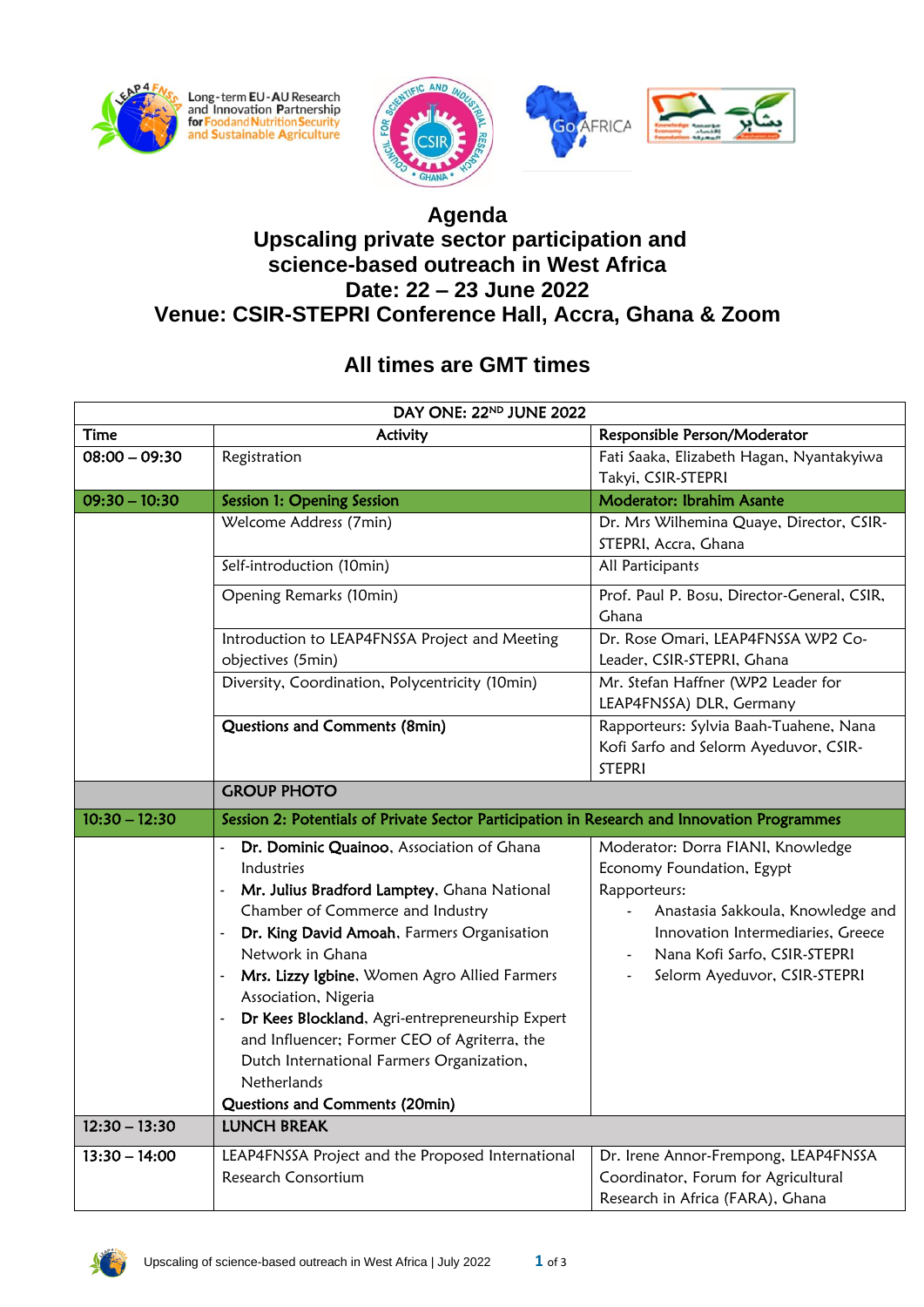|                 | Session 3: Strategies and mechanisms for successful science-based outreach on Food and Nutrition |                                         |  |
|-----------------|--------------------------------------------------------------------------------------------------|-----------------------------------------|--|
|                 | Security and Sustainable Agriculture - focus on West Africa                                      |                                         |  |
| $14:00 - 16:00$ | Dr. Nathalie Kpera, National Institute of<br>$\overline{\phantom{m}}$                            | Moderator: Dr. Rose Omari, CSIR-STEPRI, |  |
|                 | Agricultural Research of Benin (INRAB), Benin                                                    | Ghana                                   |  |
|                 | Dr. Eveline Sawadogo, Institute of Environment                                                   | Rapporteurs:                            |  |
|                 | and Agricultural Research (INERA), Burkina Faso                                                  | Ibrahim K. Asante, CSIR-STEPRI,         |  |
|                 | Dr. Seth Manteaw, Institute for Scientific &<br>$\overline{a}$                                   | Ghana                                   |  |
|                 | Technological Information, Council for Scientific                                                | Sylvia Baah-Tuahene, CSIR-STEPRI,       |  |
|                 | and Industrial Research (CSIR-INSTI), Ghana                                                      | Ghana                                   |  |
|                 | Dr. Yarama D. Ndirpaya, Agricultural Research<br>$\overline{\phantom{a}}$                        | Fati Saaka, CSIR-STEPRI                 |  |
|                 | Council of Nigeria (ARCN)                                                                        |                                         |  |
|                 | Dr. Danley Colecraft Aidoo, Department of                                                        |                                         |  |
|                 | Agricultural Extension, University of Ghana,                                                     |                                         |  |
|                 | Accra, Ghana                                                                                     |                                         |  |
|                 | Dr. Hudu Zakaria, Department of Agricultural                                                     |                                         |  |
|                 | Innovation Communication. University for                                                         |                                         |  |
|                 | Development Studies, Tamale, Ghana                                                               |                                         |  |
|                 | Questions and Comments (20min)                                                                   |                                         |  |
| 16:00           | <b>END OF DAY ONE</b>                                                                            |                                         |  |
|                 |                                                                                                  |                                         |  |
|                 | DAY TWO: 23RD JUNE 2022                                                                          |                                         |  |
| $9:30 - 11:00$  | Session 4: Role of policies in FNSSA Research and Innovation                                     |                                         |  |
|                 | Mr. Ernest Aubee, Agriculture and Rural<br>$\overline{\phantom{a}}$                              | Moderator: Dr. George Owusu Essegbey,   |  |
|                 | Development Directorate, ECOWAS                                                                  | CSIR, Technology Development and        |  |
|                 | Commission, Abuja, Nigeria                                                                       | <b>Transfer Centre</b>                  |  |
|                 | Mr. Paul Siameh, Agricultural Extension<br>$\overline{\phantom{a}}$                              | Rapporteurs:                            |  |
|                 | Directorate, Ministry of Food and Agriculture,                                                   | Marilyn Yeboah, CSIR-STEPRI,            |  |
|                 | Ghana                                                                                            | Ghana                                   |  |
|                 | Mr. Kwamena Quaison, Directorate of Science,<br>$\overline{a}$                                   | Elizabeth Hagan, CSIR-STEPRI,           |  |
|                 | Technology and Innovation, Ministry of                                                           | Ghana                                   |  |
|                 | Environment, Technology and Innovation                                                           |                                         |  |
|                 | (MESTI), Ghana                                                                                   |                                         |  |
|                 | Prof. Natewinde Sawadogo, University of<br>$\overline{a}$                                        |                                         |  |
|                 | Thomas Sankara, Burkina Faso                                                                     |                                         |  |
|                 | Ms. Maria Maia, Department for International<br>$\overline{a}$                                   |                                         |  |
|                 | Relations, FCT, Portugal                                                                         |                                         |  |
|                 | Questions and Comments (10min)                                                                   |                                         |  |
| $11:00 - 12:30$ | Session 5: The Power of Networks - Strategies for external communication and science-based       |                                         |  |
|                 | outreach                                                                                         |                                         |  |
|                 | Mr. Benjamin Abugri, Ag. Knowledge<br>$\overline{\phantom{a}}$                                   | Moderation: Katharina Kuss, Go Africa,  |  |
|                 | Management Learning & Communications                                                             | Germany                                 |  |
|                 | Cluster Lead Specialist, FARA                                                                    | Rapporteurs:                            |  |
|                 | Mr. Francois Stepman, Advisory Services for                                                      | Anastasia Sakkoula, Knowledge and       |  |
|                 | Resilient Agri - Food Systems (ASRAFS), Brussels                                                 | Innovation Intermediaries, Greece       |  |
|                 | Prof. Justin Pita - West African Virus                                                           | Nana Kofi Sarfo, CSIR-STEPRI            |  |
|                 | Epidemiology (WAVE) for Food Security, (Rep                                                      | Fati Saaka, CSIR-STEPRI                 |  |
|                 | for (CORAF)                                                                                      |                                         |  |
|                 | Mr. Abdellah-Nii Commey, West African Science                                                    |                                         |  |
|                 | Service Centre on Climate Change and Adapted                                                     |                                         |  |
|                 | Land Use (WASCAL), Accra, Ghana                                                                  |                                         |  |
|                 | Dr. Daniele Rossi, Copa Cogeca, Belgium                                                          |                                         |  |
|                 | Questions and Comments (10min)                                                                   |                                         |  |